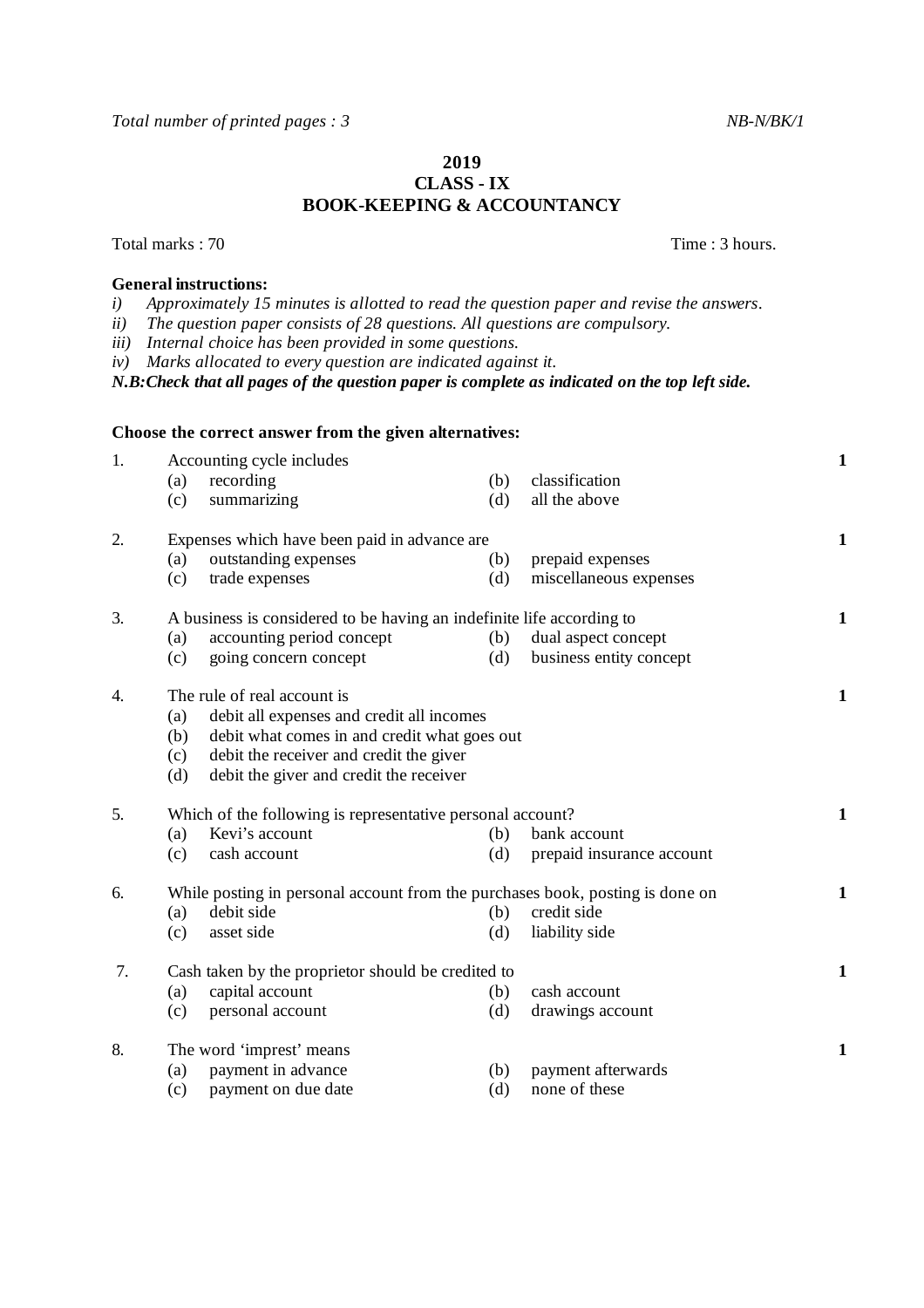| 9.  | Which of these is not a contra entry in cash book?<br>cash deposited into bank<br>(a)<br>(b)<br>cash withdrawn from bank<br>cash withdrawn from bank for personal use<br>(c)<br>opening current account with the bank<br>(d)                                                                                                                                                                                                                                             | $\mathbf{1}$     |  |  |  |  |
|-----|--------------------------------------------------------------------------------------------------------------------------------------------------------------------------------------------------------------------------------------------------------------------------------------------------------------------------------------------------------------------------------------------------------------------------------------------------------------------------|------------------|--|--|--|--|
| 10. | Which item shows a debit balance in the trial balance?<br>purchase return<br>salary outstanding<br>(a)<br>(b)<br>prepaid expense<br>sales<br>(c)<br>(d)                                                                                                                                                                                                                                                                                                                  | 1                |  |  |  |  |
|     | Answer the questions in about 20-30 words:                                                                                                                                                                                                                                                                                                                                                                                                                               |                  |  |  |  |  |
| 11. | Mention any two characteristics of book keeping.                                                                                                                                                                                                                                                                                                                                                                                                                         |                  |  |  |  |  |
| 12. | What is meant by source documents in accountancy?                                                                                                                                                                                                                                                                                                                                                                                                                        |                  |  |  |  |  |
| 13. | What is an account?                                                                                                                                                                                                                                                                                                                                                                                                                                                      | $\boldsymbol{2}$ |  |  |  |  |
| 14. | What is a cash book?                                                                                                                                                                                                                                                                                                                                                                                                                                                     | $\boldsymbol{2}$ |  |  |  |  |
| 15. | Define trial balance.                                                                                                                                                                                                                                                                                                                                                                                                                                                    |                  |  |  |  |  |
| 16. | State two characteristics of a trial balance.                                                                                                                                                                                                                                                                                                                                                                                                                            | $\boldsymbol{2}$ |  |  |  |  |
|     | Answer the questions in about 30-50 words:                                                                                                                                                                                                                                                                                                                                                                                                                               |                  |  |  |  |  |
| 17. | Write the advantages of cash basis of accounting.                                                                                                                                                                                                                                                                                                                                                                                                                        | 3                |  |  |  |  |
| 18. | Explain any three basic accounting concepts.                                                                                                                                                                                                                                                                                                                                                                                                                             | 3                |  |  |  |  |
| 19. | State any three features of vouchers.                                                                                                                                                                                                                                                                                                                                                                                                                                    | 3                |  |  |  |  |
| 20. | Explain the classification of real accounts.                                                                                                                                                                                                                                                                                                                                                                                                                             | 3                |  |  |  |  |
| 21. | Explain any three rules of posting from subsidiary books.                                                                                                                                                                                                                                                                                                                                                                                                                | 3                |  |  |  |  |
| 22. | Write a note on double column cash book and draw its format.                                                                                                                                                                                                                                                                                                                                                                                                             |                  |  |  |  |  |
|     | Answer the questions in about 70-100 words:                                                                                                                                                                                                                                                                                                                                                                                                                              |                  |  |  |  |  |
|     | 23. <b>a.</b> Explain the process of book-keeping.                                                                                                                                                                                                                                                                                                                                                                                                                       |                  |  |  |  |  |
|     | Or<br><b>b.</b> Explain the objectives of accountancy.                                                                                                                                                                                                                                                                                                                                                                                                                   | 5                |  |  |  |  |
|     | 24. <b>a.</b> Prepare accounting equations on the basis of the following:<br>Started business with cash ` 1,00,000<br>$\mathbf{i}$<br>Purchased furniture for cash ` 25,000<br>$\ddot{\text{ii}})$<br>Sold goods (costing ` 8,000) to Raju for cash ` 12,000<br>$\overline{\text{iii}}$<br>Additional capital introduced 20,000<br>iii)<br>Commission received in advance > 3,000<br>iv)<br>Or<br><b>b.</b> Explain two categories which affect the accounting equation. | 5                |  |  |  |  |